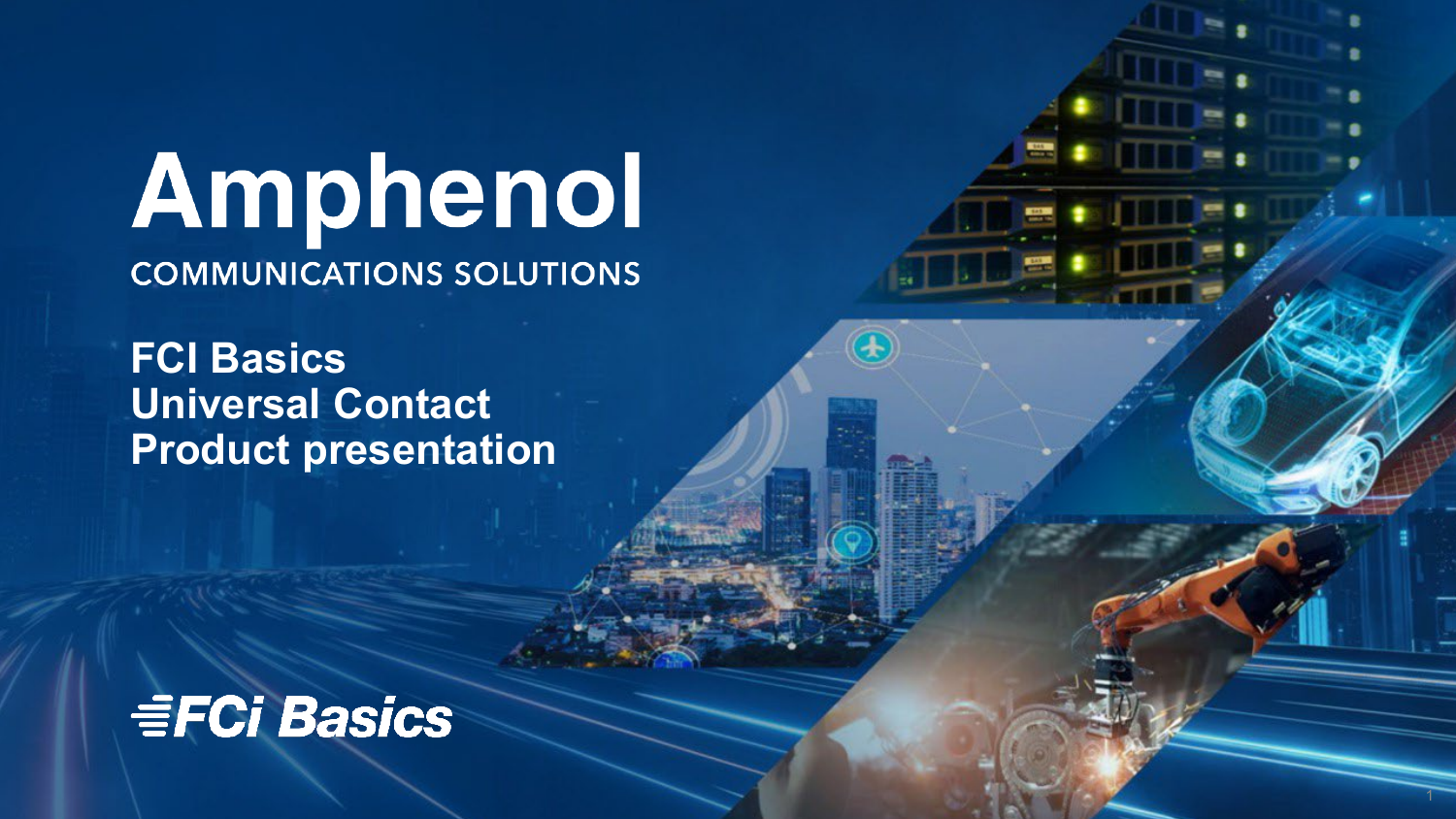## **Value Proposition**

Universal contact is a widely usage, higher reliability, lower cost interconnect solution.

- A single piece of stamped and formed copper alloy, for lower power delivery and low speed signal contact
- Free heights ranging from 1.3mm to 3.5mm, working height 0.5mm to 2.2mm
- 2500 mating cycles
- Low contact resistance, 2A max continuous current rating (10123973-004RLF is 1A)
- Available in BeCu or TiCu
- Suitable for handled device charging, antenna to PCB connection, etc…

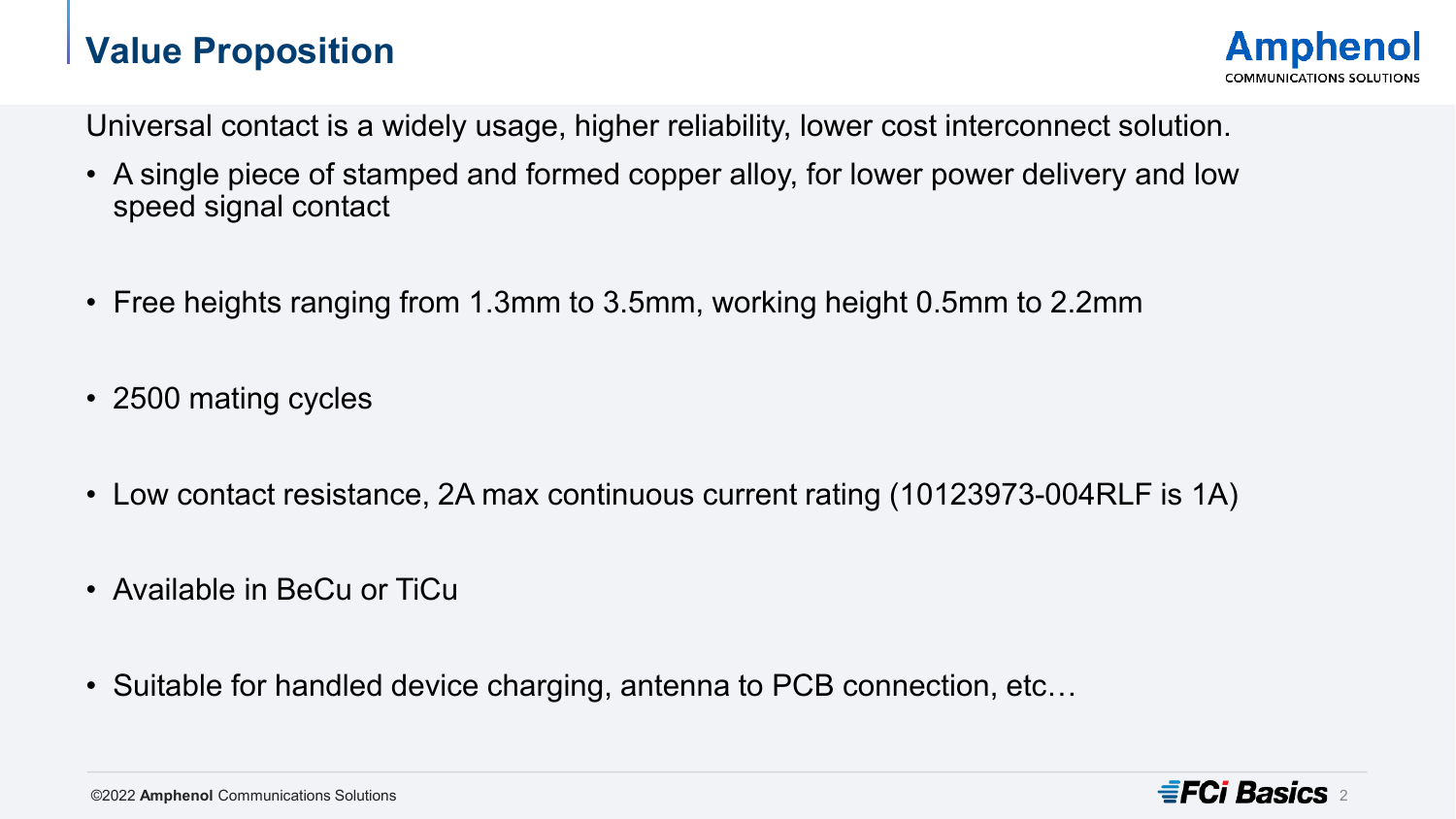## **Product Overview**







#### $\equiv$ FCi Basics  $_3$

©2022 **Amphenol** Communications Solutions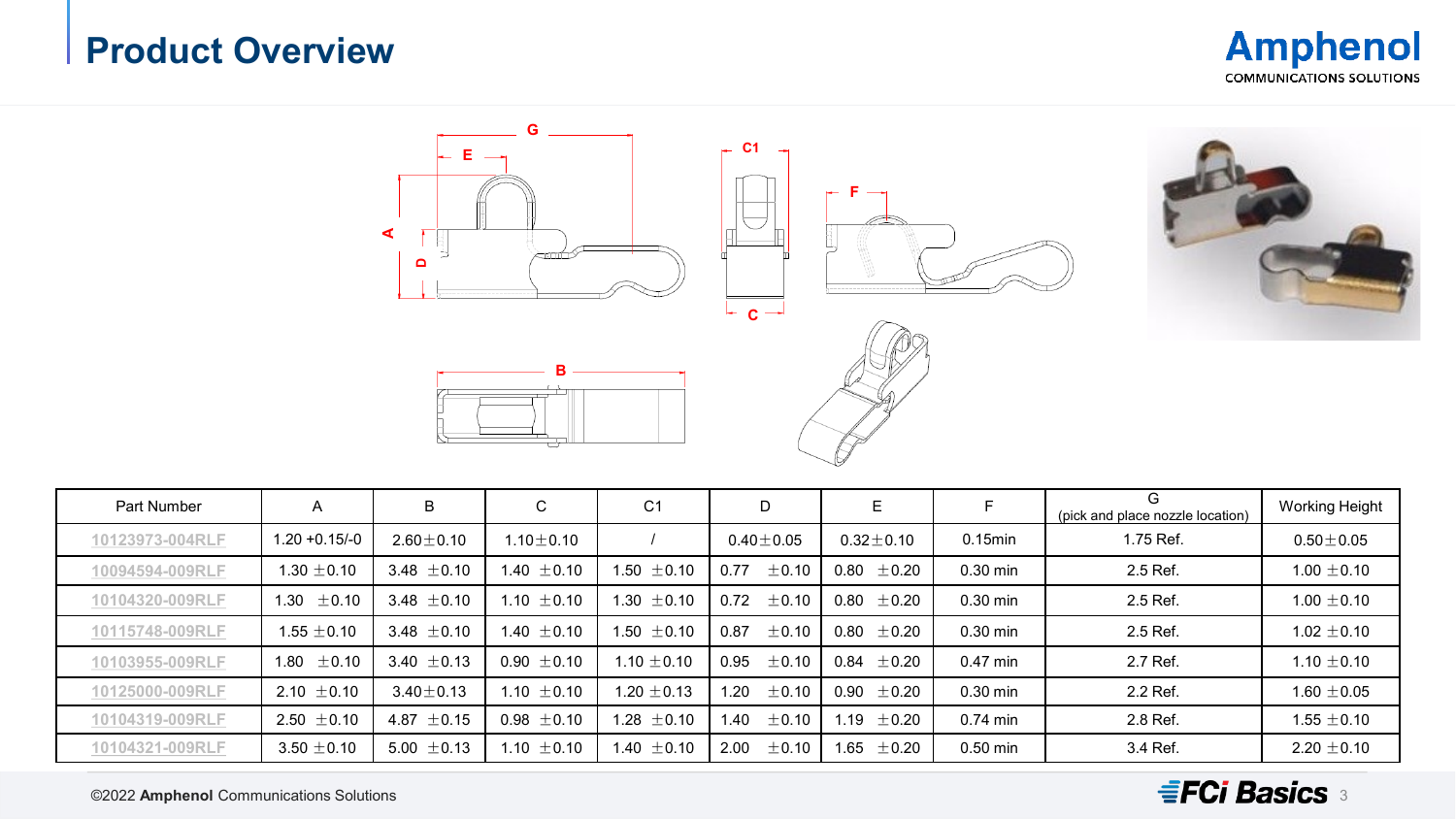## **Product Specifications**



#### **Specifications**

**Product Specification: GS-12-500** 

#### **Electrical Performances**

- LLCR < 20mΩ (10123973-004RLF is < 50 20mΩ)
- Current Rating: 2A max continuous current rating (10123973-004RLF is 1A)
- Voltage rating: 12V

#### **Mechanical Performance**

- **•** Durability: 2,500 cycles when mated with a PCB pad with 0.05/0.15um Au
- Normal force: refer to the product specification

#### **Materials**

Base material: Copper Alloy or Stainless Steel

• Plating:

Contact area: Plating shall be gold or GXT or Tin over Ni under plate.

Solder tail: Plating shall be gold flash or Tin over Ni under plate.

#### **Environmental**

- Operating Temperature: -40°C to +85°C
- Storage Temperature: -40°C to +85°C
- RoHS compliant
- Lead free, Halogen free

#### **Packaging**

Tape and reel

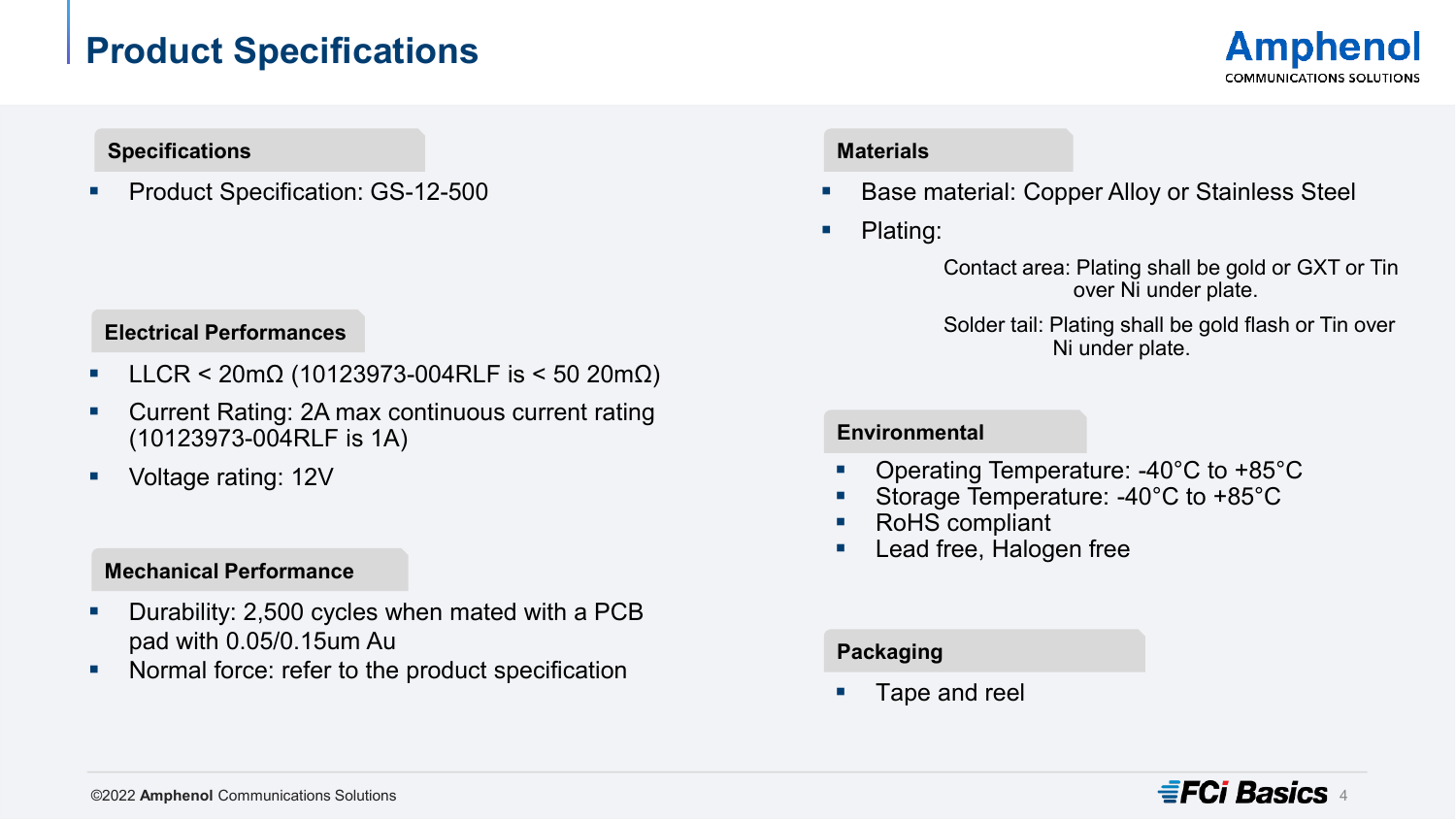### **Features and Benefits**









Domed contact points for good normal force and low contact resistance

Solder well design prevents solder paste and flux wicking up the contact

The "side wings" protect the moving beam and prevent the beam from being overstressed and damaged

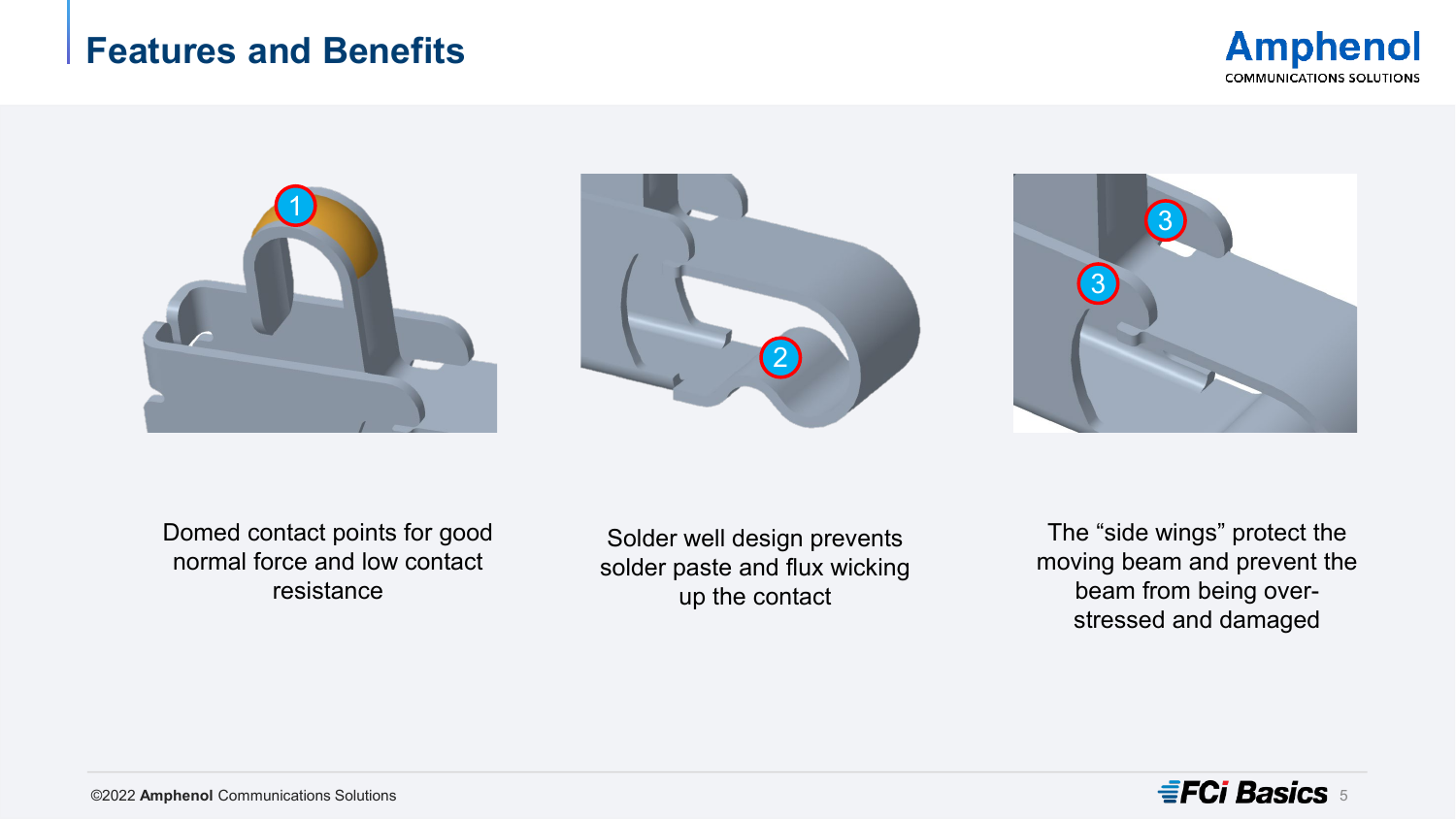## **Application**

**Amphenol COMMUNICATIONS SOLUTIONS** 

## **Consumer**

• Mobile Phone

• POS



07:00

• Bluetooth tracker



## **Medical**

**Covid tester** 



**Breathing machine** 



**Telecom**

■ Radio